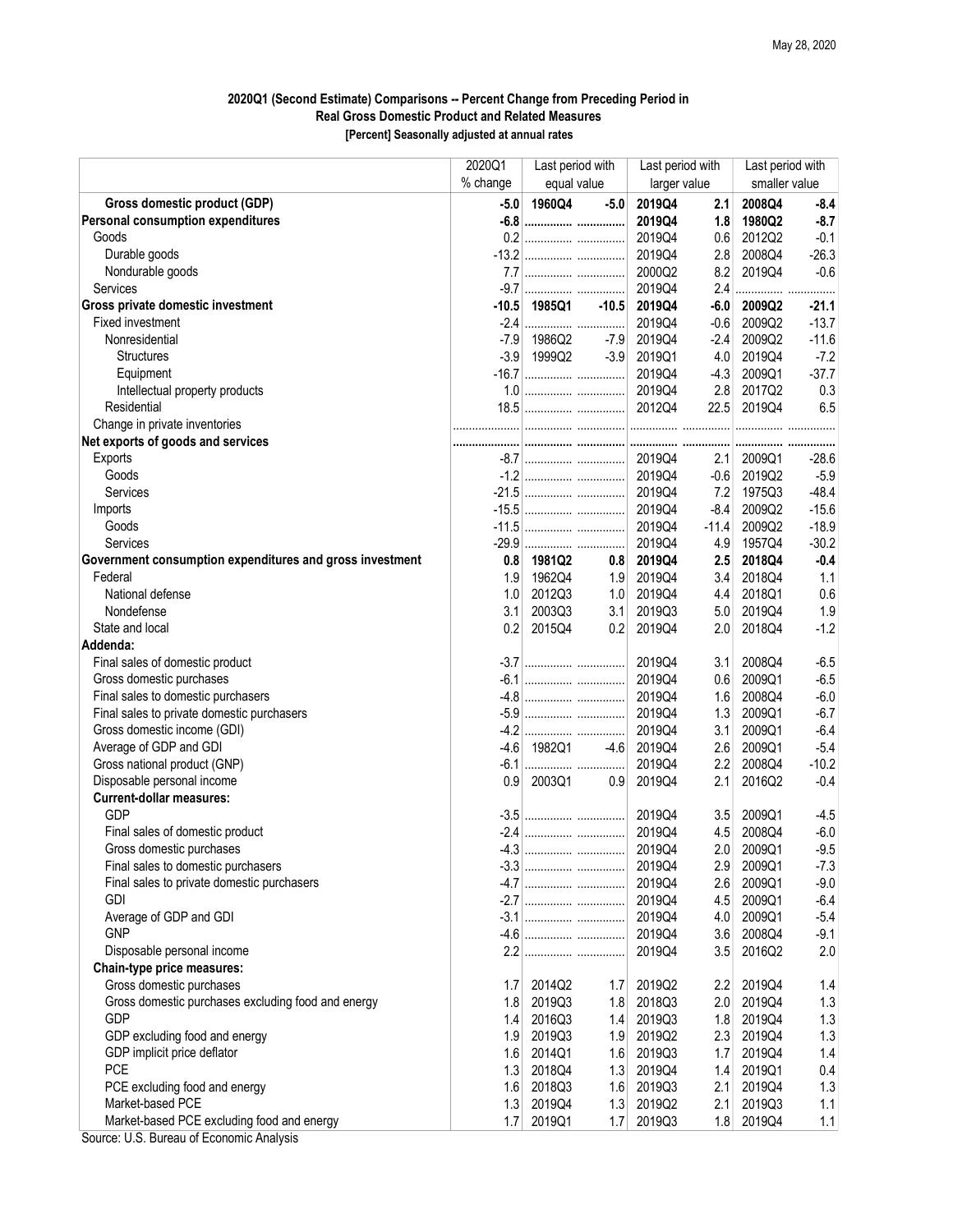## 2020Q1 (Second Estimate) Comparisons -- Contributions to Percent Change in Real Gross Domestic Product

|                                                          | 2020Q1       | Last period with<br>equal value |         | Last period with<br>larger value |         | Last period with<br>smaller value |         |
|----------------------------------------------------------|--------------|---------------------------------|---------|----------------------------------|---------|-----------------------------------|---------|
|                                                          | contribution |                                 |         |                                  |         |                                   |         |
| Percent change at annual rate:                           |              |                                 |         |                                  |         |                                   |         |
| Gross domestic product                                   | $-5.0$       | 1960Q4                          | $-5.0$  | 2019Q4                           | 2.1     | 2008Q4                            | $-8.4$  |
| Percentage points at annual rates:                       |              |                                 |         |                                  |         |                                   |         |
| <b>Personal consumption expenditures</b>                 |              |                                 |         | 2019Q4                           | 1.24    | 1980Q2                            | $-5.48$ |
| Goods                                                    |              |                                 |         | 2019Q4                           | 0.12    | 2012Q2                            | $-0.01$ |
| Durable goods                                            |              |                                 |         | 201904                           | 0.20    | 2008Q4                            | $-2.12$ |
| Nondurable goods                                         |              |                                 |         | 2003Q3                           | 1.10    | 2019Q4                            | $-0.08$ |
| Services                                                 |              |                                 |         | 2019Q4                           | 1.12    |                                   |         |
| Gross private domestic investment                        | $-1.83$      | 1947Q3                          | $-1.83$ | 2019Q4                           | $-1.07$ | 2009Q2                            | $-3.15$ |
| Fixed investment                                         | $-0.41$      | 2007Q3                          | $-0.41$ | 201904                           | $-0.09$ | 2009Q2                            | $-2.11$ |
| Nonresidential                                           | $-1.06$      |                                 |         | 2019Q4                           | $-0.33$ | 2009Q2                            | $-1.44$ |
| <b>Structures</b>                                        | $-0.11$      | 1969Q4                          | $-0.11$ | 2019Q1                           | 0.12    | 2019Q4                            | $-0.21$ |
| Equipment                                                |              |                                 |         | 2019Q4                           | $-0.25$ | 2009Q1                            | $-2.35$ |
| Intellectual property products                           |              | $0.05$ 2013Q4                   | 0.05    | 201904                           | 0.13    | 2017Q2                            | 0.01    |
| Residential                                              |              |                                 |         | 2004Q2                           | 0.76    | 2019Q4                            | 0.24    |
| Change in private inventories                            |              |                                 |         | 2019Q4                           | $-0.98$ | 2012Q4                            | $-1.70$ |
| Net exports of goods and services                        |              |                                 |         | 2019Q4                           | 1.51    | 2019Q3                            | $-0.14$ |
| Exports                                                  |              |                                 |         | 2019Q4                           | 0.24    | 2009Q1                            | $-3.65$ |
| Goods                                                    |              |                                 |         | 201904                           | $-0.04$ | 2019Q2                            | $-0.48$ |
| Services                                                 |              |                                 |         | 2019Q4                           | 0.28    | 1975Q3                            | $-1.03$ |
| Imports                                                  |              |                                 |         | 2009Q1                           | 6.04    | 2019Q4                            | 1.27    |
| Goods                                                    |              |                                 |         | 2019Q4                           | 1.41    | 2019Q3                            | $-0.13$ |
| Services                                                 |              |                                 |         |                                  |         | 2019Q4                            | $-0.14$ |
| Government consumption expenditures and gross investment | 0.15         | 2004Q3                          | 0.15    | 2019Q4                           | 0.44    | 2018Q4                            | $-0.07$ |
| Federal                                                  | 0.12         |                                 |         | 2019Q4                           | 0.22    | 2018Q4                            | 0.07    |
| National defense                                         | 0.04         | 1978Q1                          | 0.04    | 2019Q4                           | 0.17    | 2018Q1                            | 0.02    |
| Nondefense                                               | 0.08         | 2016Q4                          | 0.08    | 2019Q3                           | 0.13    | 2019Q4                            | 0.05    |
| State and local                                          | 0.03         | 2017Q2                          | 0.03    | 2019Q4                           | 0.22    | 2018Q4                            | $-0.14$ |
| Source: U.S. Bureau of Economic Analysis                 |              |                                 |         |                                  |         |                                   |         |